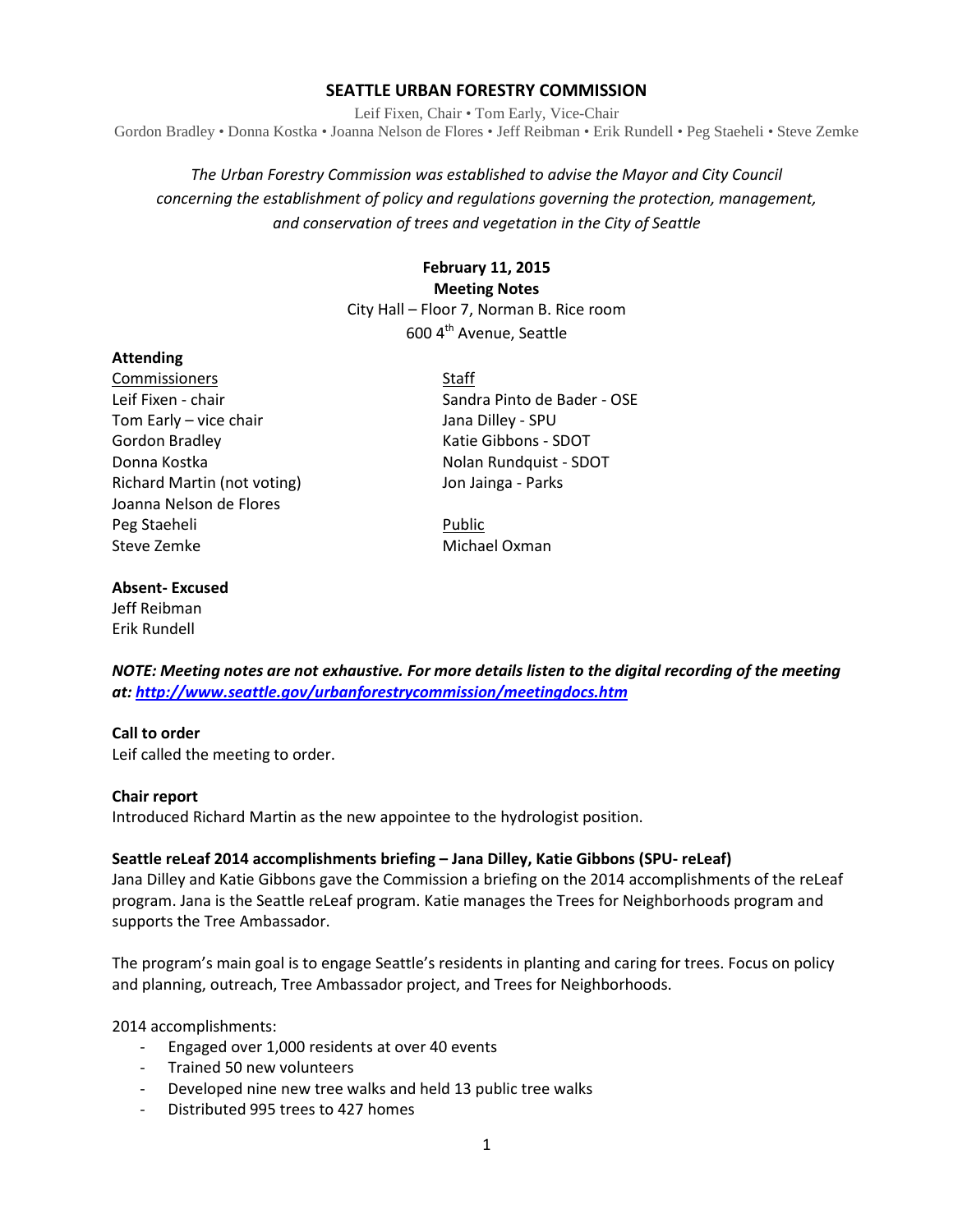- Lead Rainier Beach Urban Forestry outreach and planting
- Supported the Mayor's Summer of Safety initiative
- Hired new permanent staff (Katie Gibbons)
- Maintained website, public email, accounts, and phone line to answer public question.

### Tree Ambassador

Recruitment and volunteer support

- 50 new tree ambassadors
- Training in three project tracks
	- o Tree walks
	- o Landscape renewal
	- o Street tree stewardship

- Continuing education trainings (tree identification, tree biology, and landscape design) 35 public events in 2014:

- 13 tree walks (9 of them new)
- Five landscape renewal work parties
- Five street tree work parties
- Seven volunteer trainings
- Two planting events

UFC question/comment: do you work with Audubon on populating the tree map?

Answer: we encourage volunteers to get in touch with Audubon if they want to participate on populating the map.

Greening Rainier Beach: this year we worked on coordinating our urban forestry work targeting a neighborhood. It's a new model that the Urban Forest Interdepartmental Team adopted in 2014. Coordinated outreach with SCL, SDOT, OSE, and Parks.

- Arbor Day celebration and planting
- Four street tree care work parties (two in coordination with Summer of Safety work)
- City Light tree planting
- Rainier Beach Tree Walk
- Park(ing) Day

UFC question/comment: have you been able to engage the School District? Answer: most projects take place in the summer which is when school is out.

Trees for Neighborhoods

- Planted 995 trees with 427 residents
	- o 45% in South Seattle
- Trained all participants in proper planting and care
- 80% of participants reported learning something new about planting
- Provide two pruning workshops and watering reminders to past participants.
- Implemented planting assistance help for elderly and disabled residents.
- Conducted pre/post planting workshop survey to measure participant's knowledge
- Filmed planting and care video to make trainings more accessible.

2009-2014 plantings:

- 5,200 trees with over 2,100 residents
- Explore past plantings using interactive map at: <http://www.seattle.gov/trees/treesforneighborhoods.htm>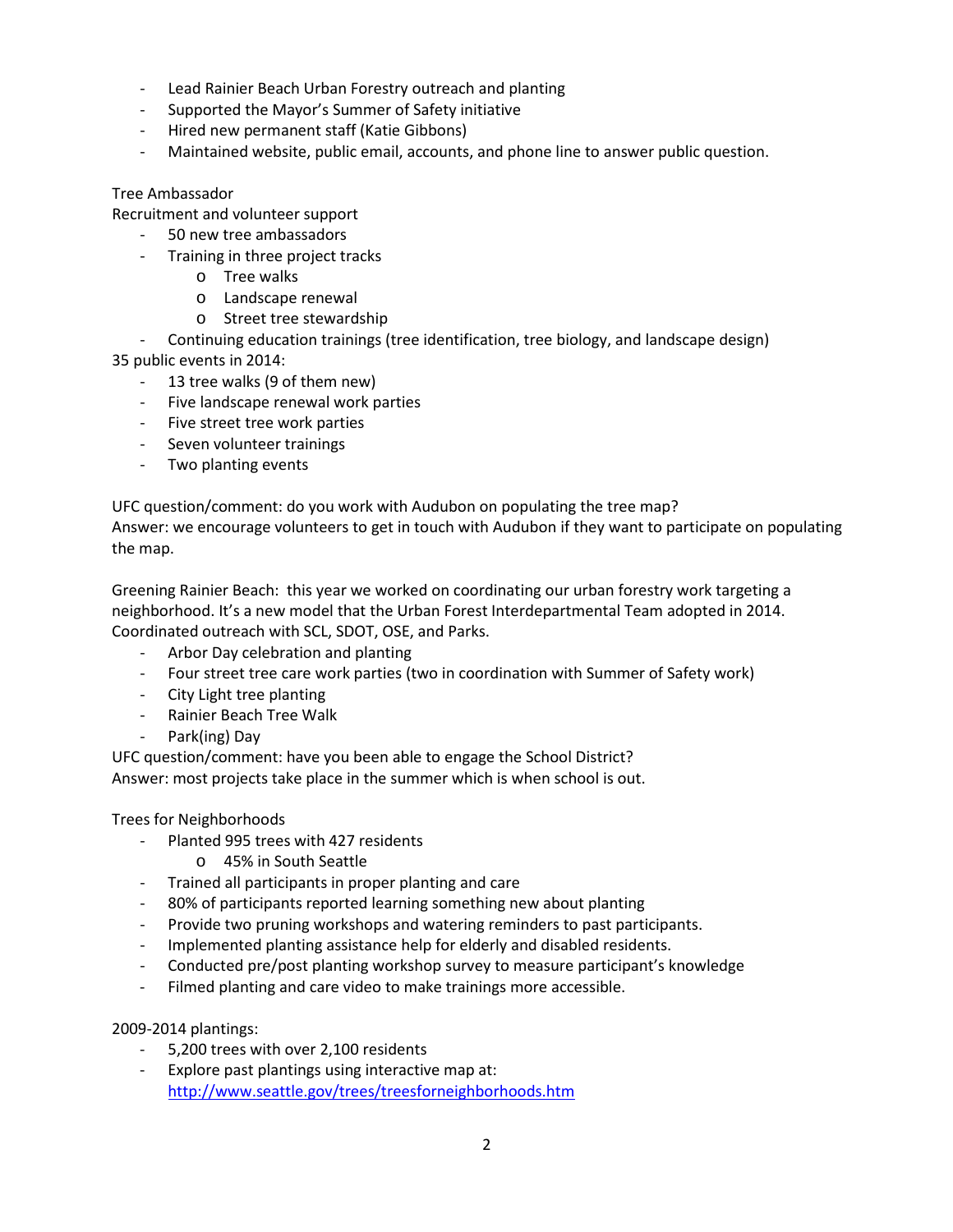2015 Tree Ambassador Work Plan:

- Recruit and train new Tree Ambassadors
- Support Tree Ambassador projects
- New interactive landscape map
- Hold monthly Tree Walks in targeted neighborhoods
- Provide continuing education opportunities (e.g. Urban Forestry 101 and Tree identification)

UFC question/comment: what is Urban Forestry 101 – this was a training session for Tree Ambassadors and some forest Stewards where we shared information about urban forestry as a field and what's happening at the regional and national levels.

2015 Trees for Neighborhoods Work Plan:

- Plant 1,000 trees with 400 residents
- Focus on site selection and right tree, right place. Will put together site selection workshops.
- Provide planting assistance to elderly and disabled participants
- Conduct field evaluation of trees planted from 2009-2012

Policy, Planning, and Outreach

- Support ID goals and projects
- Respond to requests from Mayor, Council, and Urban Forestry Commission.
- Maintain website and contact portals
- Lead Arbor Day and Park(ing) Day events
- Support Mayor's Summer of Safety Initiative
- Focus on service equity

The South Park tree walk will take place on February 21, from 10:00 – 12:00 p.m. Will meet in front of South Park Neighborhood Center (8201 10<sup>th</sup> Ave S).

UFC question/comment: is there coordination between tree walks and schools encouraging students to participate?

Answer: tree walks are put together by volunteers. We encourage them to reach out to their community and get them involved. We would like to take on working with schools. It's a big time commitment to do it right.

UFC question/comment: are tree walks done more than once? It's important to make connections around the city. Maybe make an effort to reach out to school teachers to use the tree walks as an activity for their class.

Answer: all tree walks are available on line. They can be self-guided. We encourage volunteer to repeat them. They have four repeat walks this year.

UFC question/comment: has there been any attempts to do on-campus initiatives to increase canopy? Answer: it comes back to having staff time resources. We are always looking into making those connections. It hasn't been the top priority at this time.

UFC question/comment: why not involve more volunteers around planting? Answer: we do have planting events geared for volunteers. The size the trees being planted by SDOT is more appropriate for crews. Pruning would be worth improving. Mulching is easy to fix, pruning requires more oversight and training. They are starting with the low hanging fruit.

UFC question/comment: What are next steps for the program? What's the next limiting factor?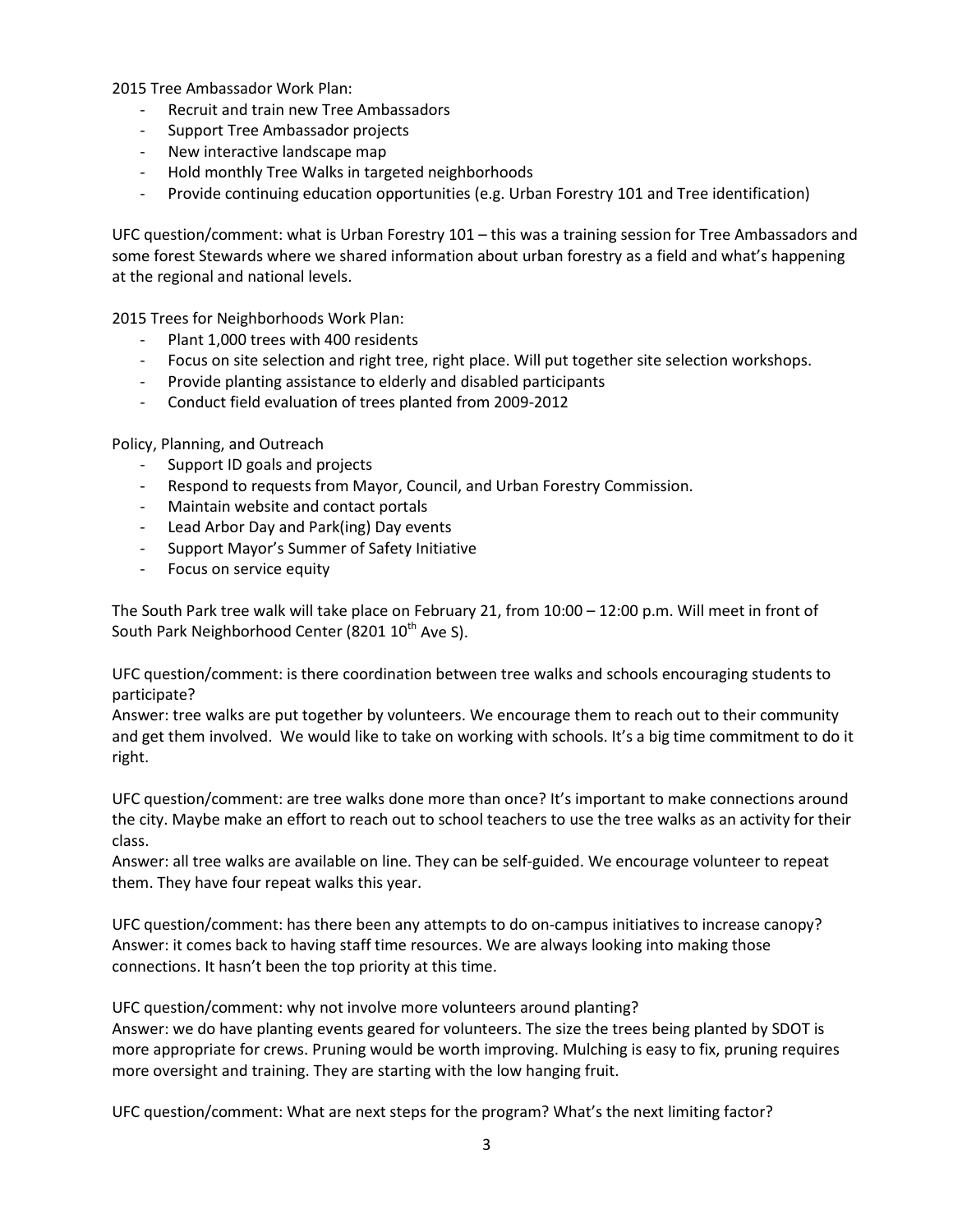Answer: this year is to develop a 5-year strategic plan for reLeaf and where we want to go. There is no shortage of places where we can work or good ideas, it all takes staff time and resources.

UFC question/comment: has there been any attempt to reach out to nurseries to help educate people? Answer: haven't worked directly with nurseries at this point because we are giving out for free what they are trying to sell. Have worked with City People's and have collaborated on training sessions.

UFC question/comment: Is there anything happening on Earth Day?

Answer: They did host an Earth-Day themed street tree maintenance in 2014. The problem is that Earth Day is in April and it's not a good idea to plant trees in Seattle then. We have landscape renewal projects.

UFC question/comment: do you have information on invasive species? Answer: we have a nice brochure on ivy.

UFC question/comment: do you have a sense of how much the program contributes to the UFSP canopy cover goals.

Answer: we don't have that data but would love to be able to assess the impact. With this year's tree evaluation they will get some of that data.

## **Trees and solar – State legislation –Nolan Rundquist (SDOT)**

SDOT is working on a solar policy. They are proposing existing trees to be protected. If solar was there before the tree then consider doing an under-planting of the ROW to accommodate solar. Once a tree reaches 10 ft in height if solar came in the tree would be exempt. The proposed bill wouldn't preclude planting trees as long as they don't shade more than 10% of the array. It would affect canopy if the location could accommodate a large tree, if the solar came before, then it would preclude a large tree to be planted in the future. The canopy impact if for future trees and it's hard to tell the degree of the impact.

UFC question/comment: the SDOT policy in response to this Senate Bill? Answer: no, we worked on this before this bill.

UFC question/comment: You are talking about solar on buildings. What about solar cars? Answer: We have not considered that but there are people that also want more sun access for their property.

UFC question/comment: Leif read through this and chatted with people. What worries him is that this is starting to regulate trees in people's back yards. IF a neighbor puts a solar array and I want to screen it by planting trees, then I'm not able to plant trees. This is regulating trees on the opposite direction of what we want to do.

Answer: the SDOT proposal didn't consider private trees. But maybe a Green Factor required tree, even though is not pre-existing, could be considered protected.

Is the UFC interested in writing a letter? This bill is coming up in the next couple of weeks. It depends on how far it's going to go. A concern from the UFC is that this would make more difficult for a private property ordinance to pass. It might be good to reach out individually. Check on the status of the bill to see if there is a hearing scheduled.

**ACTION: A motion to approve a prescribed letter by Tom Early to City Council and the Mayor bringing attention to this issue was made, seconded and approved.**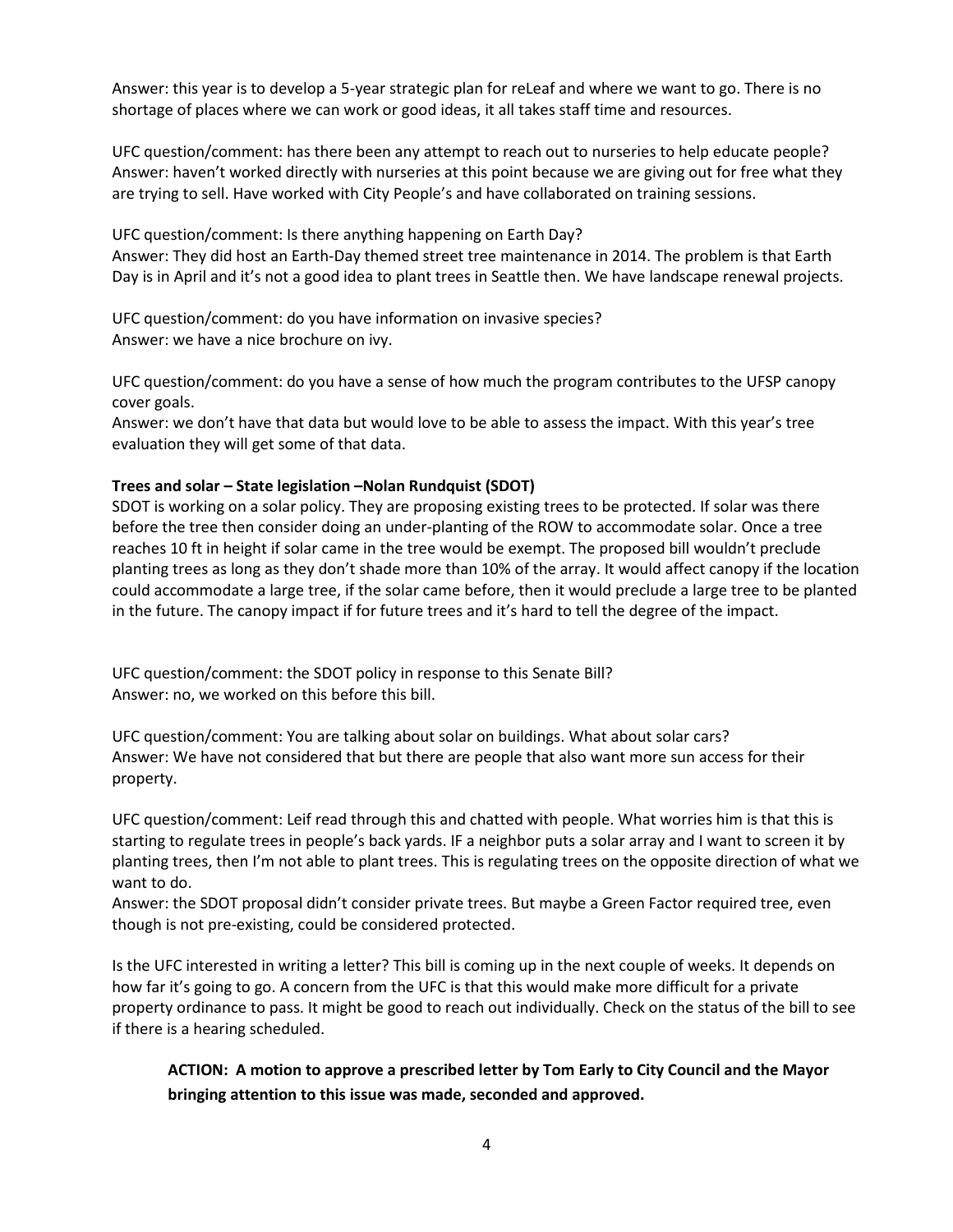The letter would be sent if the Senate Bill moves forward to the Executive Action out of committee.

### **GSP 10-year Strategic Plan Update – Jon Jainga (Parks)**

Jon is the supervisor for natural area unit of the Green Seattle Partnership. With the citizens' approval of the Metropolitan Parks District (MPD) and the Commission's support we now have adequate funding to restore 2,500 acres of forested parklands by 2025.

2015 is the ramp up year before the Metropolitan Parks District (MPD) funding kicks in in 2016. City Council approved a \$1M loan to Parks ahead of the funding from MPD to come in.

This year the team will work on the 10[year update of the GSP Strategic Plan. This is the midpoint of the program and update will help us evaluate the program and help plan for the next 10 years.

The idea is to have the draft ready to share at the Shareholder's meeting in September and for the Parks Board and the Urban Forestry Commission to provide input in October.

UFC comment/question: is this plan update going to address the supplemental use guidelines? Of those 2,500 acres to be restored, where in the classification do these acres fall into? It's confusing to hear talk about forested parklands and we don't know what they are referring to.

UFC comment/question: Vegetation Management Plans for these areas need to be considered as well. For example, some locations are too steep for volunteers to work on. Answer: The original plan took into consideration (and the MPD takes into consideration) the cost that working on steep slope would be for crews to do the work instead of volunteers.

UFC comment/question: How will the UFC be involved in the process? Answer: there will be events and the UFC will be invited to participate.

#### **Parks Supplemental Use Guidelines for Natural Areas and Greenbelts – UFC participation**

Tom to participate in the 2/26 Parks Board meeting to share with them the 2014 Annual report and the 2015 work plan. Sandra will staff him and will send an email to Commissioners to see if someone else can attend. Probably Steve.

Donna to participate in focus group, Steve is also available.

Sandra to re-send the Mini-summit information.

#### **Public comment**

Michael Oxman - He wanted to comment on the UF 101 held on Saturday at Camp Long for Forest Sewards and Tree Ambassadors. Panel discussion with staff from SPU, SDOT, SCL, but the Parks person couldn't make it and there was no one from DPD. Different efforts to revise urban forestry related issues, such as the update of the Comp Plan's Environment Element. He has a feeling that there is no coordination to this approach.

When he requested information from Parks staff he was getting the brush off. He requested a work order from the tree crew that worked at Kubota Gardens (where he volunteers). He was told that he would have to file a public disclosure request.

Action: Sandra will send logistics for the tour and warn people that it's a muddy place and to dress accordingly. Michael Yadrick will be guiding the tour.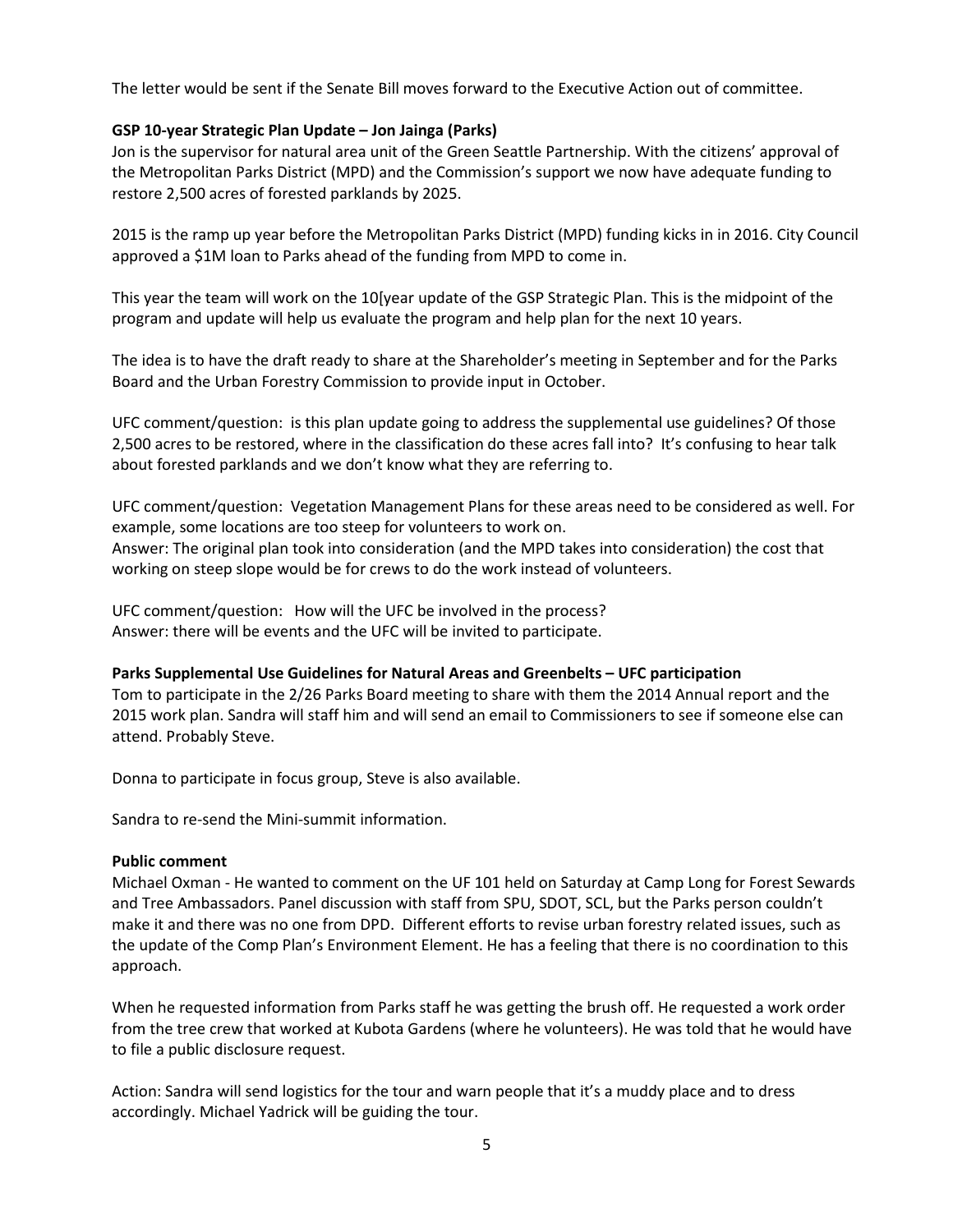## **New business and announcements**

None

## **Adjourn**

## **Public input**

**From:** Mark Holland [mailto:solarhound@gmail.com] **Sent:** Saturday, February 07, 2015 1:59 PM **To:** Rasmussen, Tom **Cc:** CheastyPat; Williams, Christopher; LEG\_CouncilMembers; Murray, Edward; Pinto\_de\_Bader, Sandra; Johnson, Sharon; Shiosaki, Michael; Critchfield, Doug; Kathy Colombo; David and Connie Bown(; Sarah Welch; Darrell Howe; Mira Latoszek; Jim Anderson; donnah@nymbledesign.com; Pence, Roger; George.Robertson@consultgra.com; VanArcken, Julie; jenstewfam@comcast.net; Cameron Justam; Rosie Selle; Derryl Durden; barber-osa@comcast.net; Acosta, Rachel; Robert Hinrix; Ed Newbold **Subject:** CHEASTY PROJECT ADVISORY TEAM (PAT) - OFF TRACK

## Council Member Rasmussen,

This letter is in response to your recent blog post about the Cheasty green space. [http://rasmussen.seattle.gov/2015/02/04/%EF%BB%BFupdate-on-the-cheasty-mountain](http://rasmussen.seattle.gov/2015/02/04/%EF%BB%BFupdate-on-the-cheasty-mountain-bikepedestrian-trail-pilot-project/comment-page-1/#comment-10643)[bikepedestrian-trail-pilot-project/comment-page-1/#comment-10643](http://rasmussen.seattle.gov/2015/02/04/%EF%BB%BFupdate-on-the-cheasty-mountain-bikepedestrian-trail-pilot-project/comment-page-1/#comment-10643)

Thank you for your balanced analysis of the Cheasty issue.

Here are few issues of concern to myself and others opposed to the bike park component of the Cheasty trail plan.

## PARKS DEPT. POLICY WAIVERS

You are correct to point out that the problems associated with the Cheasty debacle is about the Parks Department suspending multiple policies all at once to get the bike park component of the Cheasty trail plan built to their liking.

Policies are put in place so we the people can have reasonable expectations regarding government actions. Good policies build trust in government when they are followed by conscientious public servants.

When a public servant uses the word "pilot project" to chuck multiple long standing policies out the door, the opposite of trust occurs.

## CURRENT DESIGN OUT OF COMPLIANCE

The point of the Cheasty PAT was to design a trail plan that was NOT like the infamous Beacon Bike Park plan. The current design is exactly like the original concept plan, except without cross trails - yet. The current plan is not a multi-use trail as described by the city council in council bill 118151.

Here is a link to the council bill. [http://clerk.seattle.gov/~scri..](http://clerk.seattle.gov/~scri.). Here is the language of the bill.

## Council Bill Number: 118151 Ordinance Number: 124546

"Section 5. Before approving a final plan for the Cheasty Greenspace Trails and Bike Park, which is proposed as a three- year pilot project, the Department of Parks and Recreation (DPR) shall complete a full public process and technical review of the proposed design for the a multi-use bike and pedestrian perimeter trail,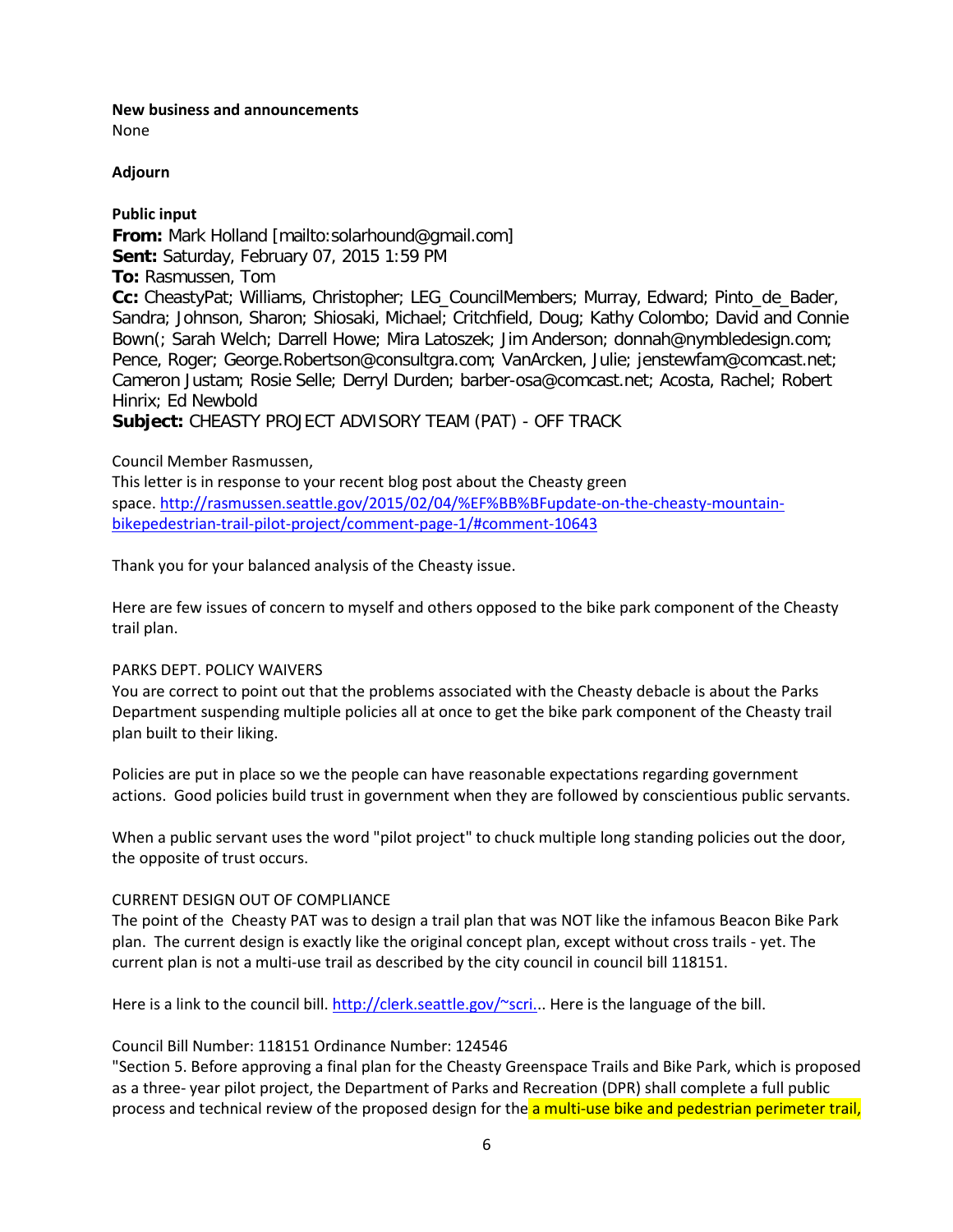including review of engineering, environmental, design, and community factors, make necessary revisions to the proposed design, and report to the City Council's Parks, Seattle Center, Libraries and Gender Pay Equity (PSCLGPE) Committee. The report shall include a summary of the public engagement process and a plan outlining the method and criteria for evaluation of the pilot project."

A multi use trail is what every member of the PAT signed up for, and what the public expected at the start of the PAT process The Parks Department decided a multi use trail could not be done so they separated the trails and gave the bulk to mountain bikers. Most trails will need "no pedestrian" signage to keep people off the bike tracks.

The current design is not what anyone signed up for - except mountain bikers. Pedestrians keep getting squeezed out with every new version of the plan. How about a design for pedestrians only? The Parks Department refers to their current design as the "one alternative"."One alternative" is an oxymoron. The word "alternative" suggests there is at least one other option. Where is it?

The other choice is a passive use, low impact pedestrian only option that finds a suitable location for the high impact, active recreation bike park component of the Cheasty trail plan.

## BEST MANAGEMENT PRACTICES (BMP)

Regarding policies not followed in Cheasty Greenspace, please read the following document, The Seattle Parks Departments "Best Management Practices" manual for natural areas.

<http://www.seattle.gov/parks/projects/BMP/chapter5.pdf>

Check pages 5-27 and 5-28.

On 5-27 you will see that community enthusiasm for restoration activities unfortunately coincides with nesting season for birds and other creatures.

On 5-28 the chart shows best management practices indicates NO restoration should occur during nesting season.

This is a fatal flaw in the volunteer based forest restoration system.

Throughout last years nesting season in Cheasty green space, the Parks department led restoration in Cheasty often with more than 100 volunteers. This is an unusually high number of participants for a restoration project. Is the impact also higher than with a typical number of volunteers? I assume enthusiasm for mountain biking also coincides with nesting season. Bike Works and the Evergreen Mountain Biking Alliance (EMBA) already announced they plan to hold classes and work shops in Cheasty. At Duthie Hill in Issaquah, a bike park often compared to Cheasty by mountain bikers, There are often 500 people a day tearing through the park. The difference? Duthie is a 135 acre park in a 3000 acre wilderness. If creatures are disturbed by mountain bikers, they can go into other parts of the forest. Cheasty Greenspace is a 57 acre urban forest surrounded by a dense urban environment. If creatures are disturbed by mountain bikers in Cheasty, there will be no where else for them to go - but away.

What effect will that intensity of activity have on the ecosystem of the Cheasty forest?

## A COMPLETE LIST OF ALL WAIVED POLICIES

Maybe we need a complete list from the Parks Department of exactly how many policies they waived throughout the Cheasty saga.